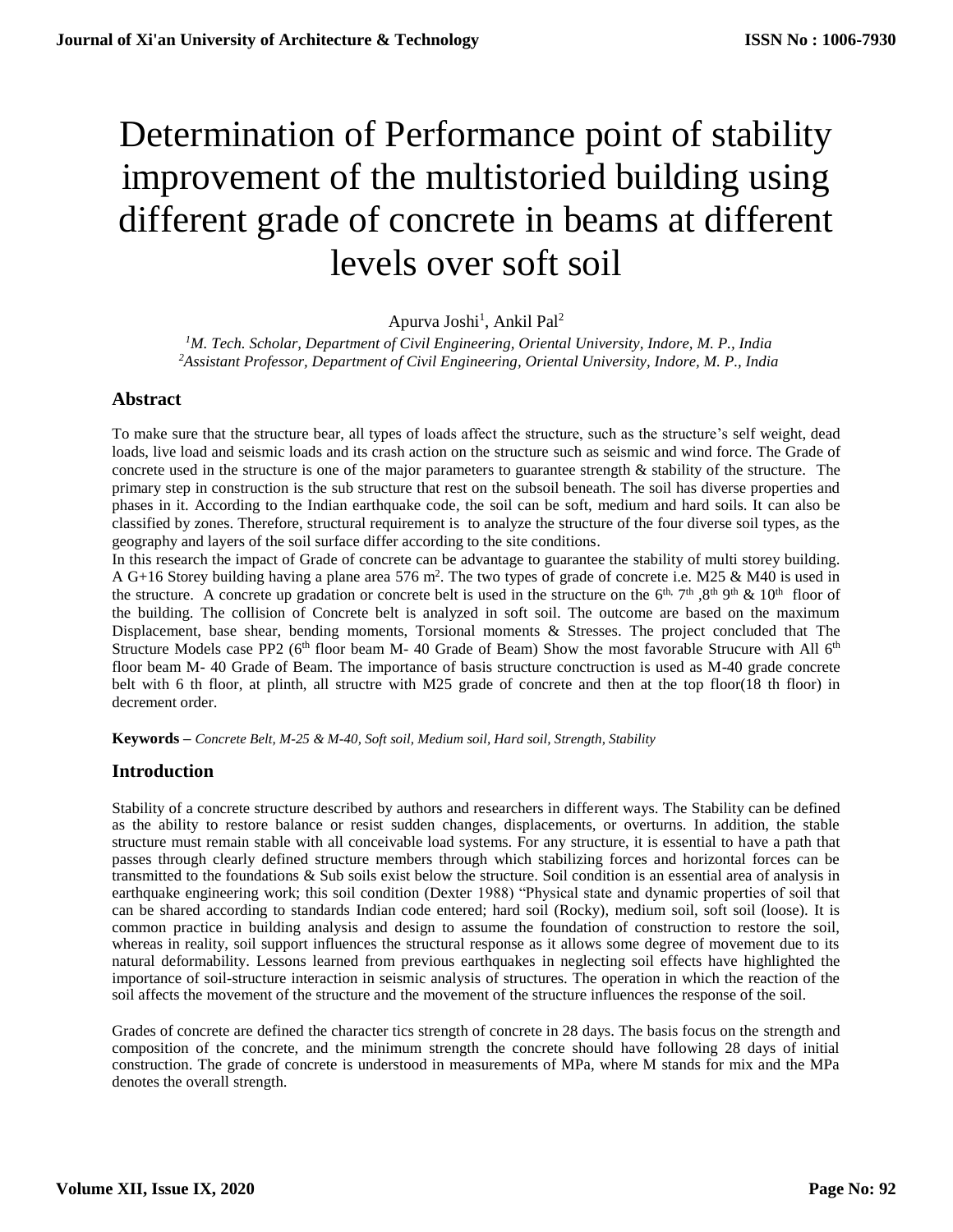| Grade of Concrete as per IS 456:2000 |                             |                                                                  |  |
|--------------------------------------|-----------------------------|------------------------------------------------------------------|--|
| Group                                | Grade<br><b>Designation</b> | <b>Specific Charactertics Compressive</b><br>Strength $(N/mm^2)$ |  |
|                                      |                             |                                                                  |  |
|                                      | $M-10$                      | 10                                                               |  |
| <b>Ordinary Concrete</b>             | M-15                        | 15                                                               |  |
|                                      | $M-20$                      | 20                                                               |  |
|                                      | $M-25$                      | 25                                                               |  |
|                                      | $M-30$                      | 30                                                               |  |
|                                      | M-35                        | 35                                                               |  |
| <b>Standard Concrete</b>             | M-40                        | 40                                                               |  |
|                                      | M-45                        | 45                                                               |  |
|                                      | $M-50$                      | 50                                                               |  |
|                                      | M-55                        | 55                                                               |  |
|                                      | $M-60$                      | 60                                                               |  |
|                                      | M-65                        | 65                                                               |  |
| <b>High Strength</b>                 | M-70                        | 70                                                               |  |
| Concrete                             | $M-75$                      | 75                                                               |  |
|                                      | M-80                        | 80                                                               |  |

As per new amendments it goes up to M-100. In this the analysis is carried out to constructed a concrete belt at 6th floor,  $7<sup>th</sup>$  floor,  $8<sup>th</sup>$  floor,  $9<sup>th</sup>$  floor &  $10<sup>th</sup>$  floor. The aim is to find the stability assessment based on the change in concrete grade in the respective storey. There are 6 different cases are consider in to it from the Case PP1 to Case PP6 to determine the performance point.

# **Modeling and Analysis:**

The Different models are modeled by using software approach. The Notations of models are such that:

#### **Soft Soil Models**

- 1. PP 1: Strucure with All Beam M- 25 Grade.
- 2. PP 2: Strucure with All  $6<sup>th</sup>$  floor beam M-40 Grade of Beam
- 3. PP 3: Strucure with All  $7<sup>th</sup>$  floor beam M-40 Grade of Beam
- 4. PP 4: Strucure with All  $8<sup>th</sup>$  floor beam M-40 Grade of Beam
- 5. PP 5: Strucure with All  $9<sup>th</sup>$  floor beam M-40 Grade of Beam
- 6. PP 6: Strucure with All  $10<sup>th</sup>$  floor beam M-40 Grade of Beam

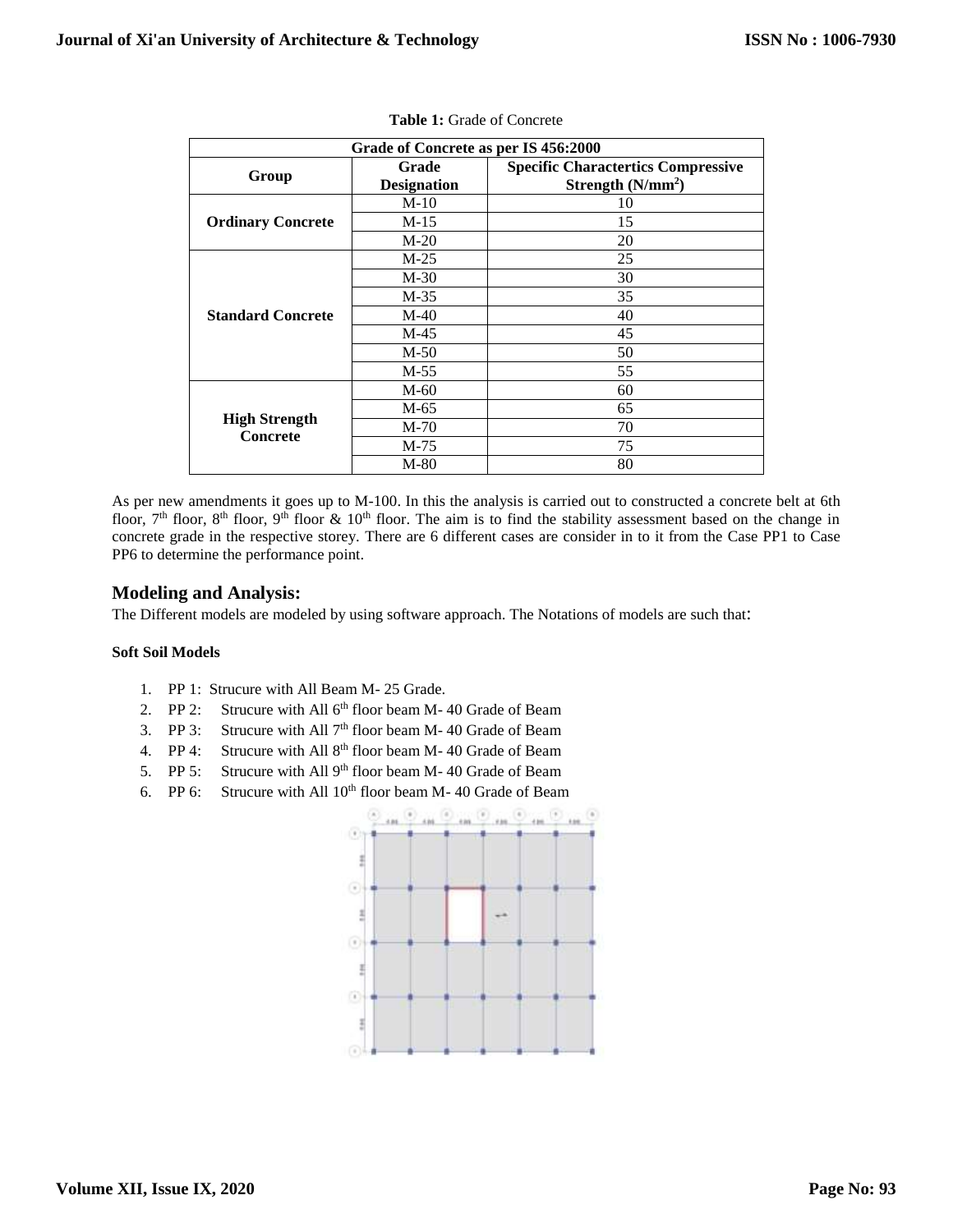

Figure 1: Plan, elevation & section of G+16 storey Building

**Parameters Used in the Structure:** Table 2 & Table 3 shows the basic parameters used in the analysis of building.

|  | <b>Table 2:</b> Structural Parameters |
|--|---------------------------------------|
|  |                                       |

| S. No.         | <b>Element Name</b>          | <b>Description</b>                                        |
|----------------|------------------------------|-----------------------------------------------------------|
|                | <b>Building Types</b>        | Residential                                               |
| $\overline{2}$ | No. of Storey                | $G+16$                                                    |
| $\mathcal{F}$  | Plinth Area                  | $576 \text{ m}^2$                                         |
| $\overline{4}$ | Floor Height                 | 4 m(Ground Storey) $\&$ 3m.(1-16 floor)                   |
| 5              | Dimensions of Beam           | $0.55$ m. x $0.30$ m                                      |
| 6              | Dimensions of Column         | $0.50$ m. x $0.55$ m                                      |
| 7              | <b>Slab Thickness</b>        | $0.130$ m.                                                |
| 8              | Shear wall                   | $0.180$ m.                                                |
| 10             | Grade of Concrete            | M-25 & M-40                                               |
| 11             | <b>Steel Used</b>            | $Fe-415$                                                  |
| 12             | Concrete Belt used at        | $6^{th}$ , $7^{th}$ , $8^{th}$ $9^{th}$ & $10^{th}$ floor |
| 13             | Grid Spacing in X- Direction | 4m. each in 6 bay                                         |
| 14             | Grid Spacing in Y- Direction | 4m. each in 6 bay                                         |

# **Earthquake Analysis Parameters:**

**Table 3:** Earthquake Parameters

| S. No. | <b>Parameters</b>      | <b>Description</b>         |
|--------|------------------------|----------------------------|
|        | Earthquake Code        | IS 1893(Part 1):2016       |
|        | Earthquake Zone        | Ш                          |
|        | Response Factor (RF)   |                            |
|        | Importance Factor(IF)  | 12                         |
|        | Soil Types             | Soft, Medium & Hard        |
|        | Damping                | 0.05                       |
|        | <b>Structural Type</b> | <b>RCC</b> Framed Building |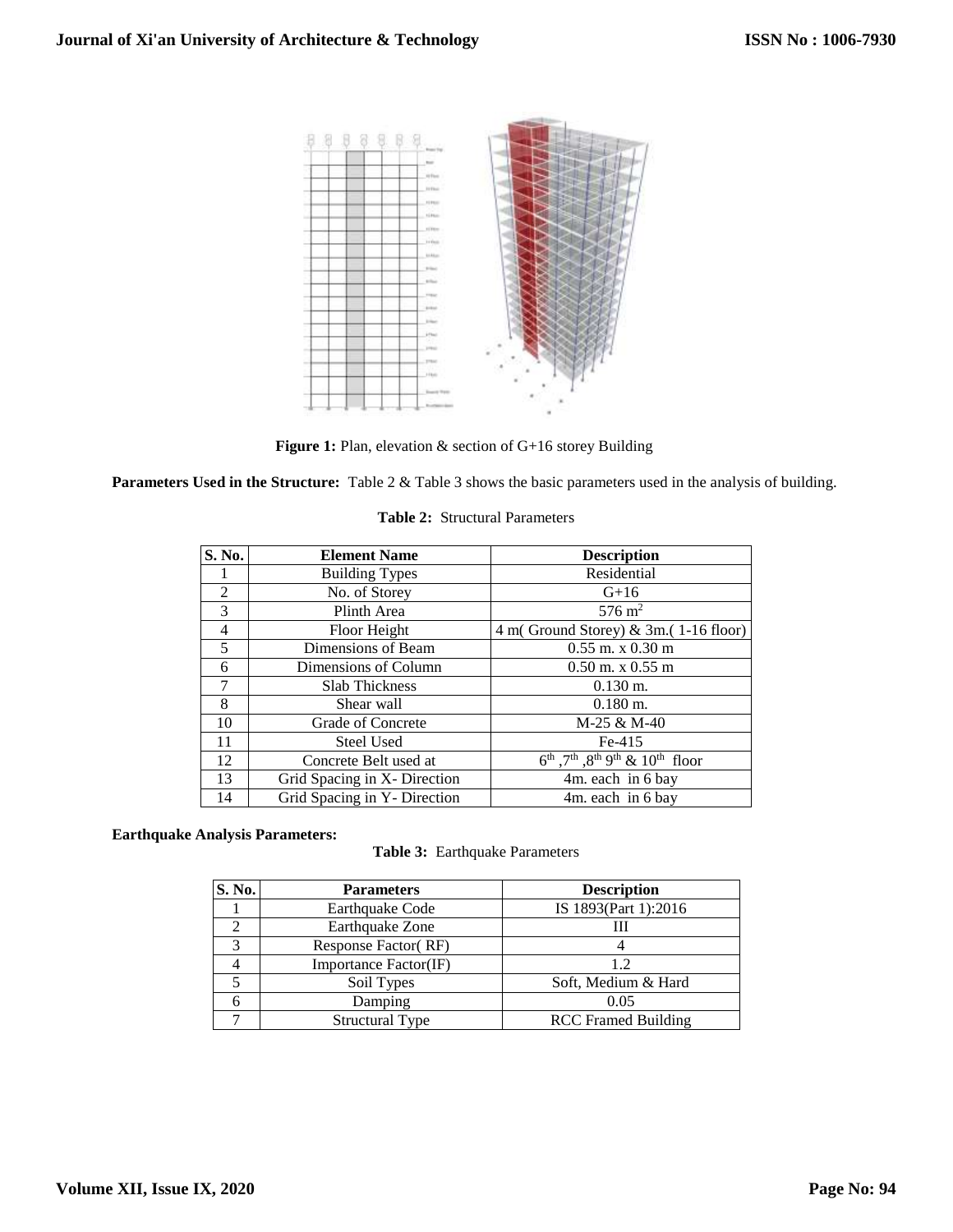# **Result & Discussions**

The Following results are to be obtained from the modeling and analysis of Multi storey building Under the influence of soft, medium & hard soil. The results are as follows:

**Maximum Displacement**: It is defined as the maximum displacement or distance moved by a point on a vibrating body or wave measured from its equilibrium position. Table 4 Shows that max. value of displacement in G+16 Storey Building in Soft Soils.

| <b>Beam Stability</b> |                        | <b>Maximum Displacement</b> |
|-----------------------|------------------------|-----------------------------|
| Case                  | (mm)                   |                             |
|                       | <b>For X Direction</b> | <b>For Z Direction</b>      |
| <b>Case PP1</b>       | 303.628                | 217.089                     |
| Case PP2              | 300.706                | 215.766                     |
| Case PP3              | 300.737                | 215.815                     |
| <b>Case PP4</b>       | 300.816                | 215.781                     |
| Case PP5              | 300.935                | 215.767                     |
| <b>Case PP6</b>       | 301.092                | 215.770                     |



#### **Figure 2: Max. Displacement for Soft Soil**

**Baser Shear***:* Base shear is an estimate of the maximum expected lateral force on the base of the structure due to seismic activity. Table 5 tabulated the obtained base shear under soft, medium & hard soil.

| <b>Table 5: Base Shear Results</b>   |                           |                    |  |
|--------------------------------------|---------------------------|--------------------|--|
| <b>Beam Stability</b><br><b>Case</b> | <b>Base Shear</b><br>(KN) |                    |  |
|                                      | X direction               | <b>Z</b> direction |  |
| <b>Case PP1</b>                      | 2115.7562                 | 2115.7571          |  |
| Case PP2                             | 2115.7562                 | 2115.7571          |  |
| Case PP3                             | 2115.7562                 | 2115.7571          |  |
| <b>Case PP4</b>                      | 2115.7562                 | 2115.7571          |  |
| <b>Case PP5</b>                      | 2115.7562                 | 2115.7571          |  |
| <b>Case PP6</b>                      | 2115.7562                 | 2115.7571          |  |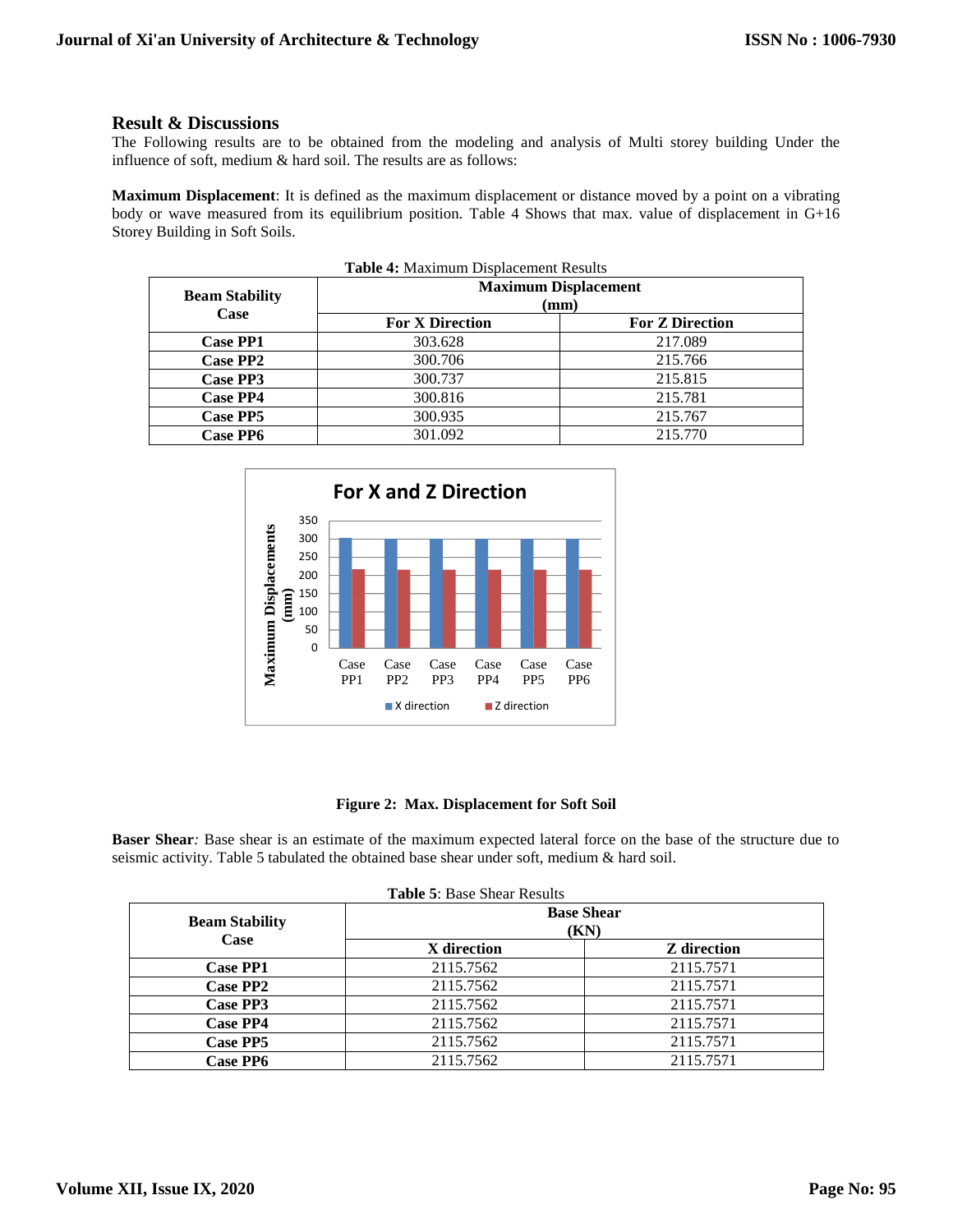

**Figure 3:** Base shear for soft Soil

**Maximum Axial Forces:** If the load on a column is applied through the center of gravity of its cross section, it is called an axial load. Axial force is the compression or tension force acting in a member. The table 6 is shown the result of maximum axial force in the three subcategory division of soil is soft, medium & hard.

|                               | <b>Table 6:</b> Maximum Axial Forces Results |  |  |
|-------------------------------|----------------------------------------------|--|--|
| <b>Beam Stability</b><br>Case | Column<br><b>Axial Force</b><br>(KN)         |  |  |
| <b>Case PP1</b>               | 7601.1585                                    |  |  |
| Case PP2                      | 7600.1272                                    |  |  |
| Case PP3                      | 7600.3242                                    |  |  |
| <b>Case PP4</b>               | 7600.2287                                    |  |  |
| <b>Case PP5</b>               | 7600.4404                                    |  |  |
| <b>Case PP6</b>               | 7600.1601                                    |  |  |



**Figure 4:** Axial Force in column in soft soil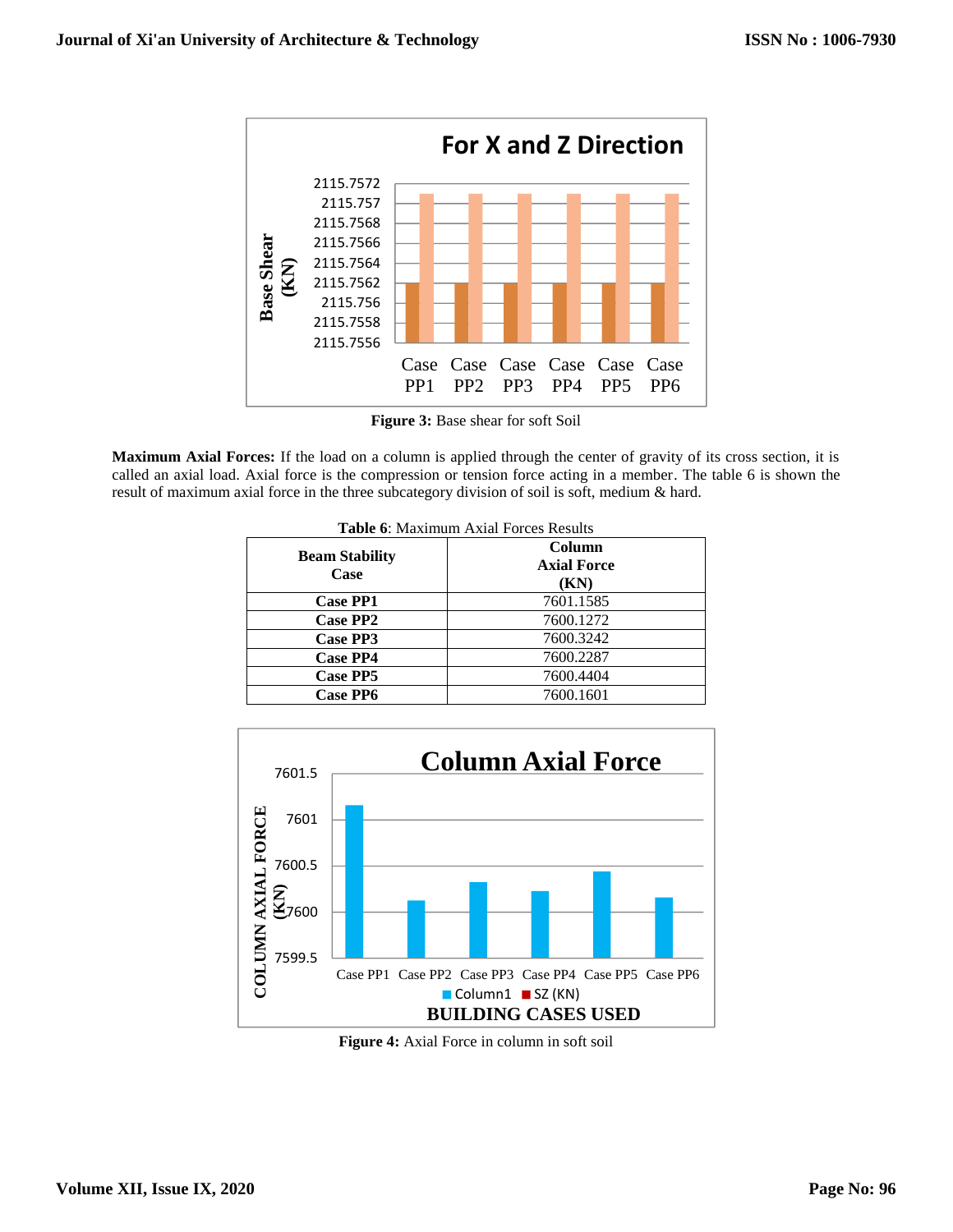**Maximum Shear Force in Column:** Shearing forces are unaligned forces pushing one part of a body in one specific direction, and another part of the body in the opposite direction. When the forces are aligned into each other, they are called compression forces. Table 7 shown the result of shear force of column in tabulated form.

|                               | <b>Table 7:</b> Maximum shear Forces Results |  |  |
|-------------------------------|----------------------------------------------|--|--|
| <b>Beam Stability</b><br>Case | Column<br><b>Axial Force</b><br>(KN)         |  |  |
| <b>Case PP1</b>               | 7601.1585                                    |  |  |
| Case PP2                      | 7600.1272                                    |  |  |
| Case PP3                      | 7600.3242                                    |  |  |
| <b>Case PP4</b>               | 7600.2287                                    |  |  |
| Case PP5                      | 7600.4404                                    |  |  |
| <b>Case PP6</b>               | 7600.1601                                    |  |  |



**Figure 5:** shear Force in column in soft soil

**Maximum Bending Moment in Column:** A bending moment is the reaction induced in a structural element when an external force or moment is applied to the element causing the element to bend. The most common or simplest structural element subjected to bending moments is the beam. The diagram shows a beam which is simply supported at both ends.

| <b>Table 6.</b> Maximum Dending Moment Results |                                          |                       |
|------------------------------------------------|------------------------------------------|-----------------------|
| <b>Beam Stability</b><br>Case                  | Column<br><b>Bending Moment</b><br>(KNm) |                       |
|                                                | <b>Moment along Y</b>                    | <b>Moment along Z</b> |
| <b>Case PP1</b>                                | 127.5574                                 | 126.1577              |
| <b>Case PP2</b>                                | 127.4522                                 | 126.0433              |
| Case PP3                                       | 127.4987                                 | 126.0879              |
| <b>Case PP4</b>                                | 127.5271                                 | 126.1150              |
| <b>Case PP5</b>                                | 127.5436                                 | 126.1314              |
| <b>Case PP6</b>                                | 127.5648                                 | 126.1412              |

**Table 8**: Maximum Bending Moment Results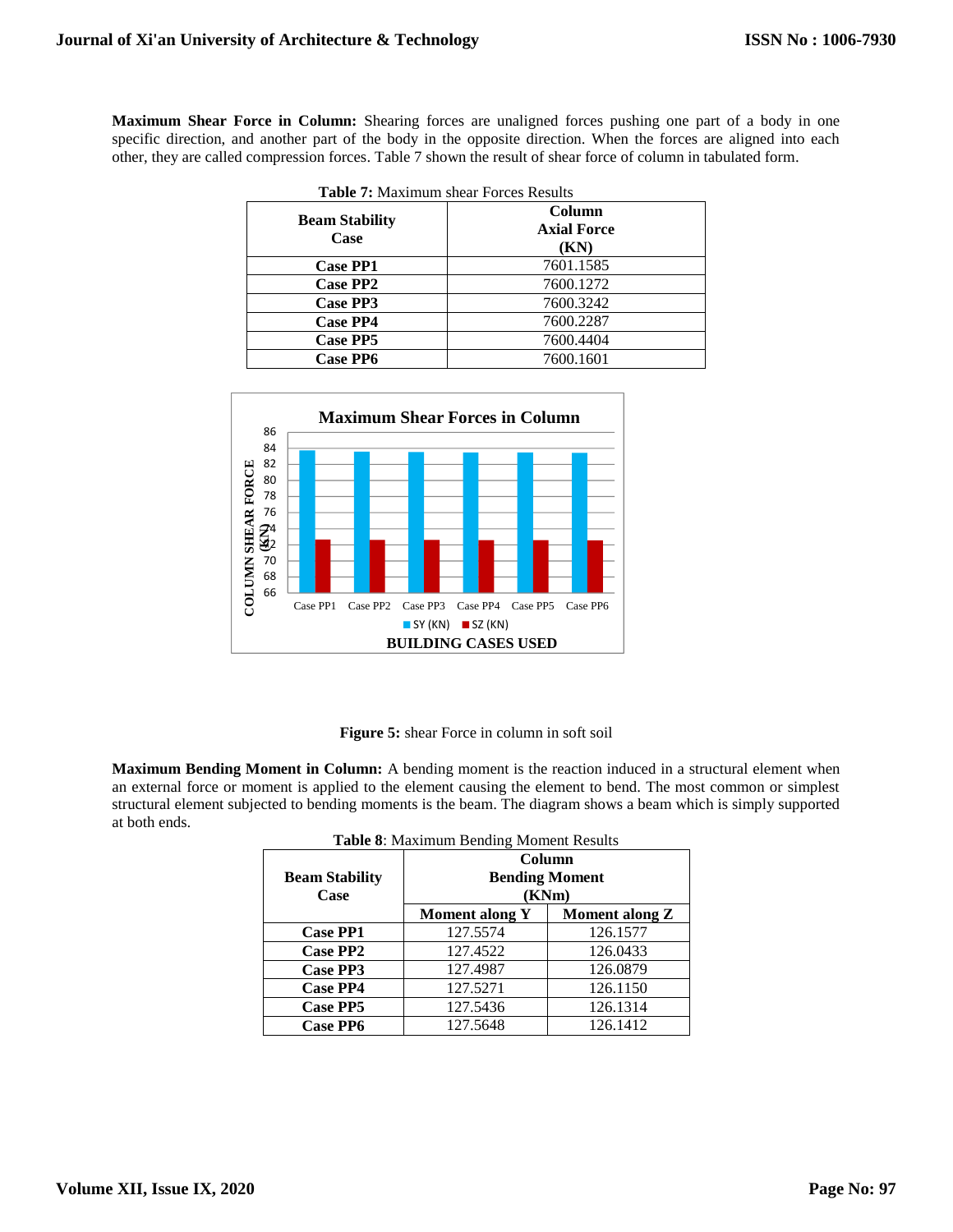

Figure 6: Bending Moment in column in soft soil

**Maximum Shear Force in Beam***:* Table 9 shows the tabulated results of Maximum Bending Moment in beams and its bar chart is represented by the fig. 17-19.

| <b>Table 9:</b> Maximum Shear Force in Beam |               |                    |  |
|---------------------------------------------|---------------|--------------------|--|
|                                             | Beam          |                    |  |
| <b>Beam Stability</b>                       |               | <b>Shear Force</b> |  |
| Case                                        | (KN)          |                    |  |
|                                             | Shear along Y | Shear along Z      |  |
| <b>Case PP1</b>                             | 154.0092      | 0.936              |  |
| <b>Case PP2</b>                             | 154.003       | 0.936              |  |
| Case PP3                                    | 154.0052      | 0.935              |  |
| <b>Case PP4</b>                             | 155.9032      | 0.0934             |  |
| <b>Case PP5</b>                             | 159.166       | 0.0932             |  |
| <b>Case PP6</b>                             | 161.5888      | 0.0939             |  |



**Figure 7:** shear force in beam for soft soil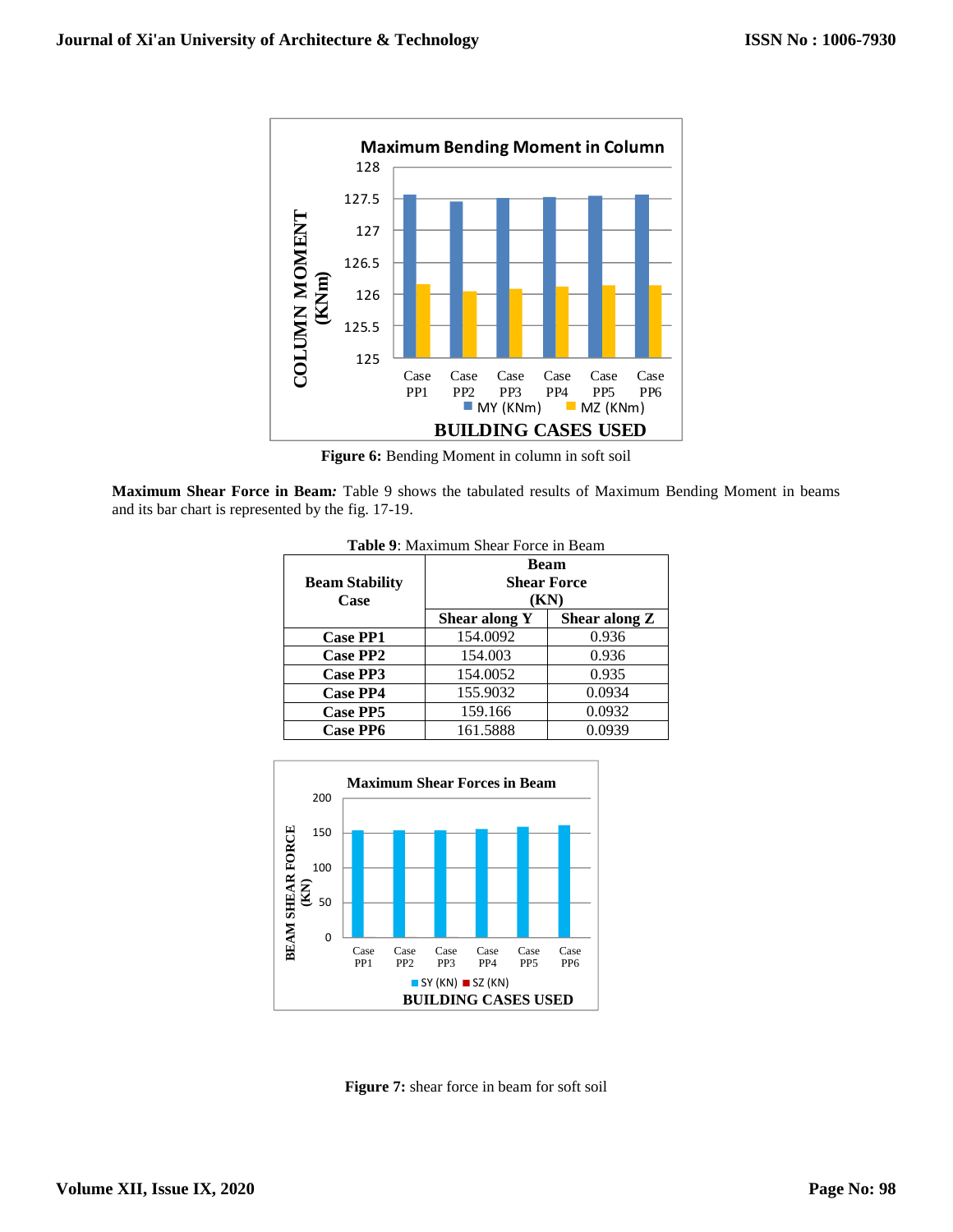# **Maximum Bending Moment in Beam:**

| <b>Beam Stability</b><br>Case | <b>Beam</b><br><b>Bending Moment</b><br>(KNm) |                |
|-------------------------------|-----------------------------------------------|----------------|
|                               | <b>Moment along Y</b>                         | Moment along Z |
| <b>Case PP1</b>               | 0.1675                                        | 207.1315       |
| <b>Case PP2</b>               | 0.1660                                        | 206.1158       |
| Case PP3                      | 0.1675                                        | 209.8552       |
| <b>Case PP4</b>               | 0.1671                                        | 218.181        |
| <b>Case PP5</b>               | 0.1668                                        | 224.6865       |
| <b>Case PP6</b>               | 0.1663                                        | 229.4687       |

| Table 10: Maximum Bending Moment in beam |  |
|------------------------------------------|--|
|------------------------------------------|--|



**Figure 8:** Bending moment in beam for soft soil

**Maximum Torsional Moments in Beam & Column:** Torsion, also known as torque, describes a moment that is acting upon an object around the same axis in which the object lies.

| <b>Table 11:</b> Torsional Moment in Beam & Column |                            |                            |  |  |  |  |
|----------------------------------------------------|----------------------------|----------------------------|--|--|--|--|
| Maximum Torsional Moment in Beam & Column (KN.m)   |                            |                            |  |  |  |  |
| <b>Soft Soil</b>                                   |                            |                            |  |  |  |  |
| <b>Beam Stability</b>                              | <b>Torsional Moment in</b> | <b>Torsional Moment in</b> |  |  |  |  |
| Case                                               | <b>Beam</b>                | Column                     |  |  |  |  |
| <b>Case PP1</b>                                    | 7.7742                     | 23.5012                    |  |  |  |  |
| <b>Case PP2</b>                                    | 8.1446                     | 23.2927                    |  |  |  |  |
| Case PP3                                           | 8.6695                     | 23.3887                    |  |  |  |  |
| <b>Case PP4</b>                                    | 8.4804                     | 23.446                     |  |  |  |  |
| Case PP5                                           | 8.2006                     | 23.4796                    |  |  |  |  |
| <b>Case PP6</b>                                    | 8.8313                     | 23.4991                    |  |  |  |  |

| <b>Table 11:</b> Torsional Moment in Beam & Column |  |  |  |  |
|----------------------------------------------------|--|--|--|--|
|----------------------------------------------------|--|--|--|--|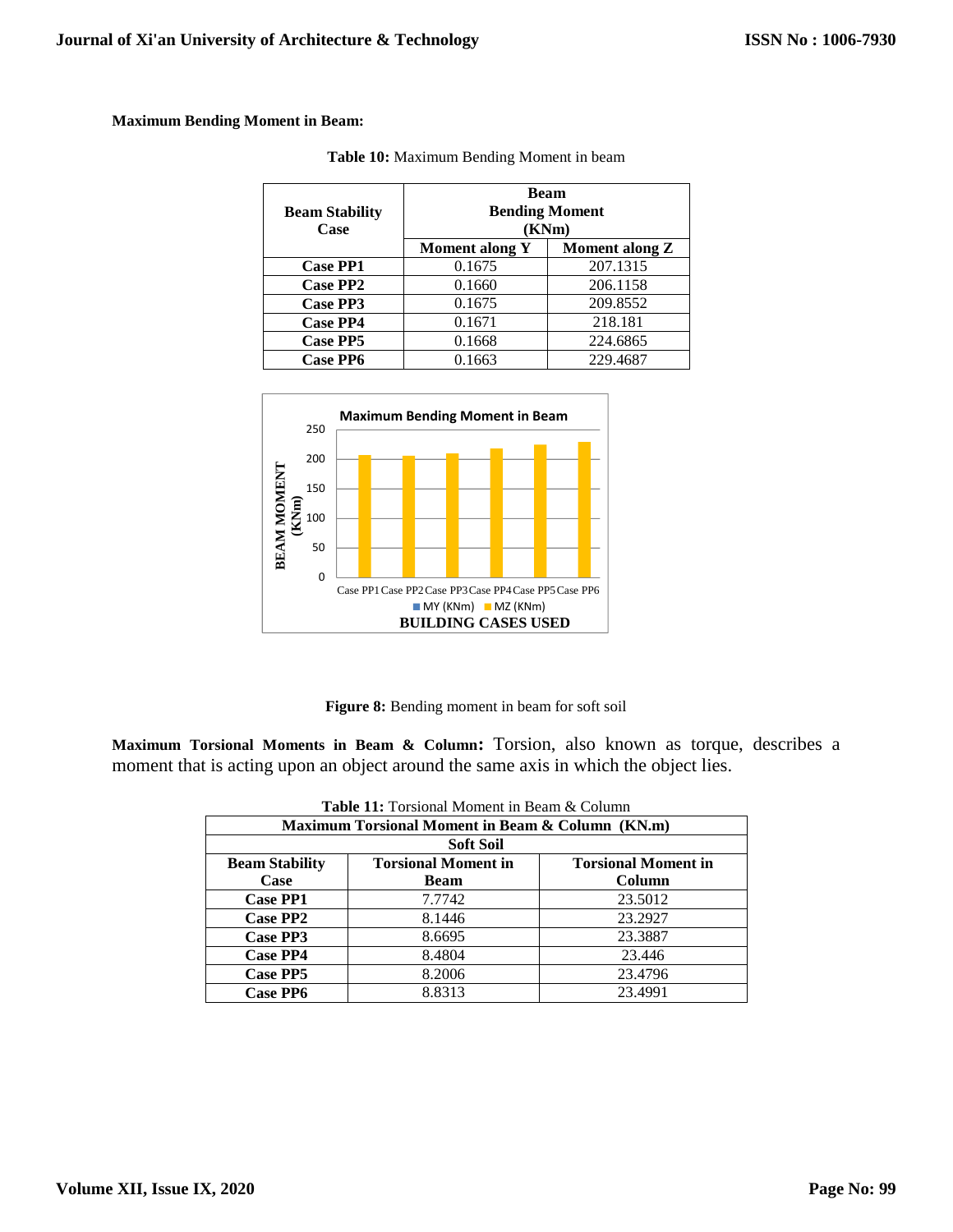

**Figure 9:** Torsional Moment in Beam & column

**Maximum Stresses developed:** Stress is a physical quantity that expresses the internal forces that neighboring particles of a continuous material exert on each other. In this project three types stresses are to be analyzed i.e principal stresses, Von Mises Stresses,Shearing Stresses with their maximum magnitude.

| Table 12: Maximum Stresses developed  |                          |                          |                         |  |  |  |  |
|---------------------------------------|--------------------------|--------------------------|-------------------------|--|--|--|--|
| Maximum Stresses developed (N/sq. mm) |                          |                          |                         |  |  |  |  |
| <b>Soft Soil</b>                      |                          |                          |                         |  |  |  |  |
|                                       | <b>Maximum Principal</b> | <b>Maximum Von Mises</b> | <b>Maximum Shearing</b> |  |  |  |  |
| <b>Beam Stability Case</b>            | Stresses (N/sq. mm)      | Stresses (N/sq. mm)      | Stresses (N/sq. mm)     |  |  |  |  |
| <b>Case PP1</b>                       | 8.58                     | 22.44                    | 2.32                    |  |  |  |  |
| <b>Case PP2</b>                       | 8.56                     | 22.41                    | 2.32                    |  |  |  |  |
| Case PP3                              | 8.56                     | 22.41                    | 2.32                    |  |  |  |  |
| <b>Case PP4</b>                       | 8.56                     | 22.41                    | 2.32                    |  |  |  |  |
| <b>Case PP5</b>                       | 8.56                     | 22.41                    | 2.32                    |  |  |  |  |
| <b>Case PP6</b>                       | 8.56                     | 22.41                    | 2.32                    |  |  |  |  |

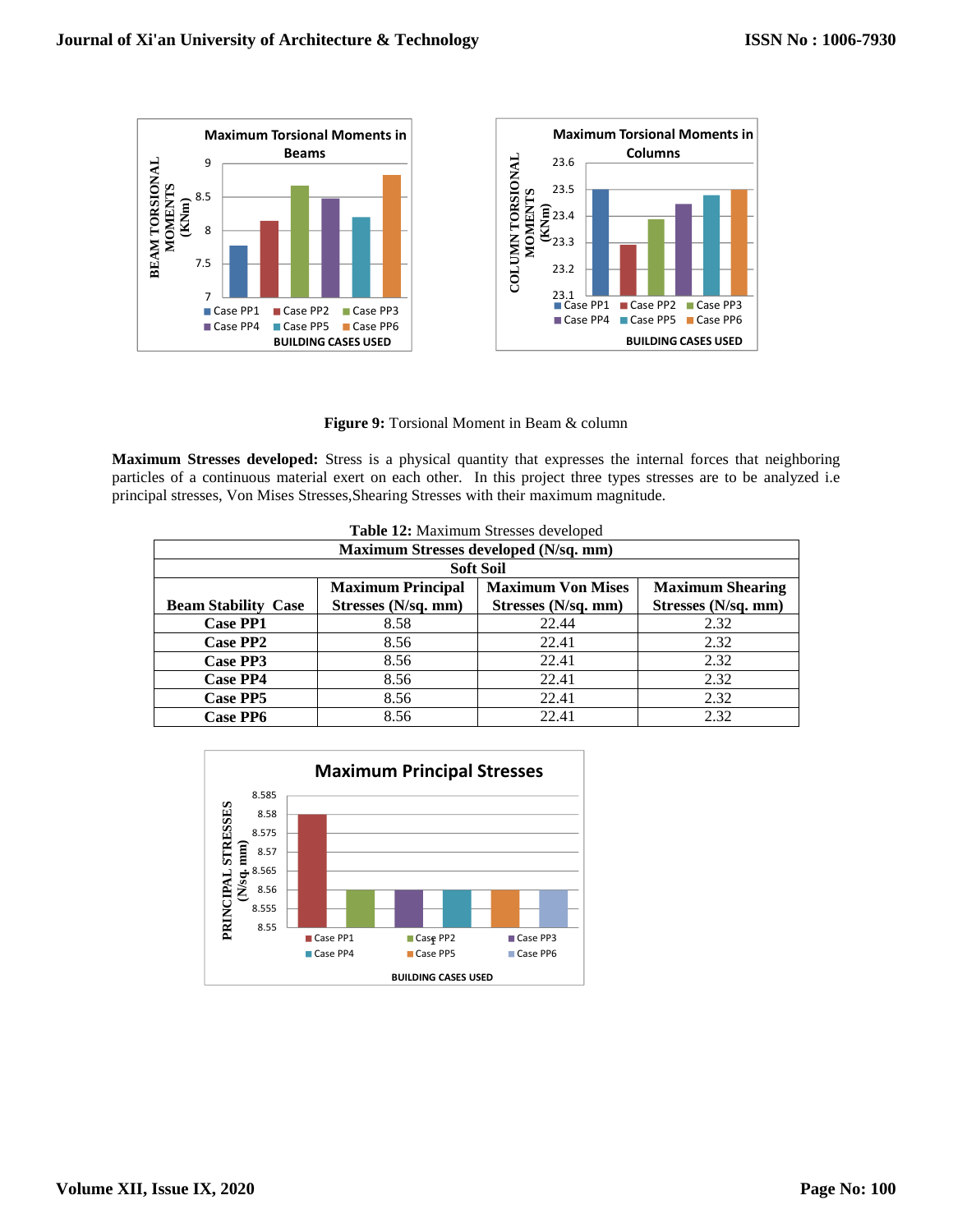



**Figure 10:** Maximum Stresses developed- Principal Stresses (a,b,c), Maximum Von Mises Stresses (d,e,f) Maximum Shearing Stresses (g, h,i)

# **Conclusions**

We studied about different grade of concrete in different level of building and there are 6 cases in soft soil grade. In this research work we study about which floor is suitable for Determination of Performance point of stability improvement of the multistoried building using different grade of concrete in beams at different levels over soft soil. On the basis of above parameters following results are obtained from this comparative study.

- 1. On comparing it has been concluded that the maximum displacement in X direction obtained for case PP2 with a minimum value respectively again as well as Z direction.
- 2. Displacement may changed because of shear core are not in center of structure that's why displacement value may be fluctuating in both direction.
- 3. As per comparative results, Case 4 for base shear forces in X direction values are efficient among all cases.
- 4. As per comparative results, Case 4 for base shear forces in Z direction values are efficient among all cases..
- 5. As per comparative results in axial force, Case PP2 is very effective than other cases.
- 6. Comparing the column shear force for all cases shape PP6 is the optimum than other cases.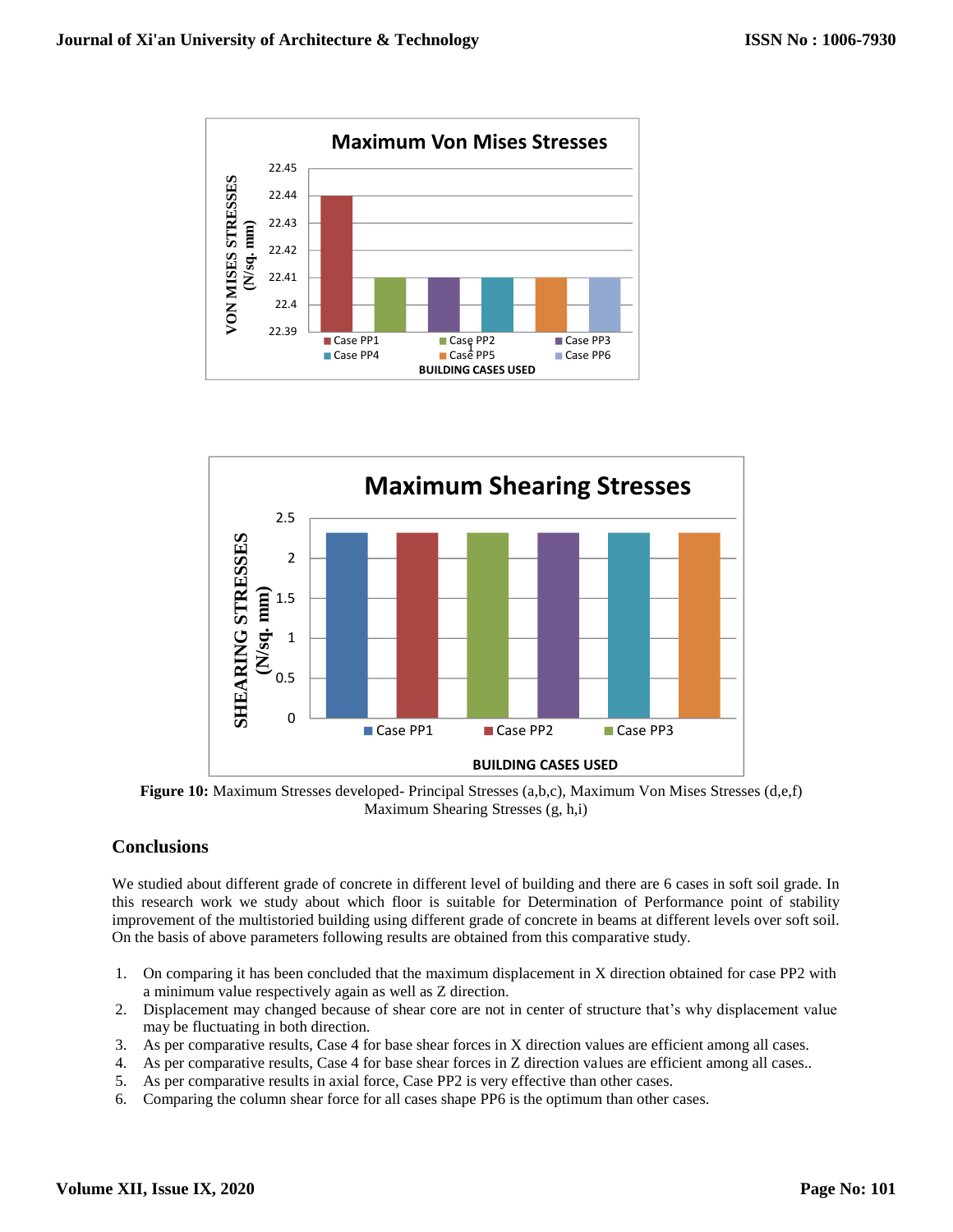- 7. As per comparative results in column bending moment, Case PP2 is very effective than other cases.
- 8. Comparing the beam shear force in X and Z direction for all cases, case PP2 is the optimum than other cases.
- 9. As per comparative results in beam in X and Z direction bending moment, Case PP2 is very effective than other cases.
- 10. On analyzing the Torsional Moment in beams Case PP6 is very efficient and Torsional Moment in column case PP6 is very efficient
- 11. As per comparative results in Smax stress , SVM stress and S12 stress values are shows no minor changes has been observed in the different type of stresses when there is concrete grade change from M25 to M40 in different levels of multi-story building under seismic loading.
- 12. Comparing all the parameter of building in various aspect, in soft soil Case PP2 is find out the best among all cases.

As we study in this research and also which is shown in the above result that Case PP2 are the best suited case in soft soil. The major outcome is that grading of concrete in determination of Performance point of stability improvement of the multistoried building using different grade of concrete in beams at different levels over soft soil in 6th floor consider the best suited for soft soil.

# **REFERENCES**

- 1. B. Fatahi, B. F. Harry & et, al. (2014) "Soil-structure interaction v/s Site effect for seismic design of tall buildings on soft soil" *Geomechanics and Engineering* 6(3):293-320.
- 2. Ahamad Abrar, Ankit Pal & et.al. (2019) "Determine the Best Location of Porch in Multistory Building with Seismic Loading" *International Journal of Current Engineering and Technology* E-ISSN 2277 – 4106, P-ISSN 2347 – 5161 pp 72-77.
- 3. Sagar Jamle and Shirish Kumar Kanungo, (2020), "Determination of Stable Underground Storage Reservoir System- Recent Advancements in Structural Engineering Volume 1", *LAP LAMBERT Academic Publishing, Mauritius*, ISBN: 978-620-2-51435-4.
- 4. Published Book Mariyam and Sagar Jamle (2020), "Wind Analysis of Flat Slab Multistoried Building Construction: "Recent Advancements in Structural Engineering": Volume II, *LAP LAMBERT Academic Publishing, Mauritius*.
- 5. Suyash Malviya, Sagar Jamle, (2019) ,"Determination of Optimum Location of Rooftop Telecommunication Tower over Multistory Building under Seismic Loading", International Journal of Advanced Engineering Research and Science(ISSN : 2349-6495(P) | 2456-1908(O)),vol. 6, no. 2, 2019, pp. 65-73, AI Publications, **<https://dx.doi.org/10.22161/ijaers.6.2.9>**
- 6. Suyash Malviya, Sagar Jamle, (2019), "Response of Multistorey Building with Rooftop Telecommunication Tower in Different Positions: An Approach to Efficient Case", International Research Journal of Engineering and Technology, (ISSN: 2395-0072(P), 2395-0056(O)), vol. 6, no. 4, pp. 3783-3790.
- 7. Yash Joshi, Sagar Jamle, (2019), "Effect of Curtailed Shear Wall on Dynamic Analysis of RC Building", International Journal of Management, Technology And Engineering, (ISSN: 2249-7455(O)), vol. 9, no. 7, pp. 223-230.
- 8. Ahamad Abrar, Pal Ankit & et. al. (2020) "Review Analysis on Determine the Best Location of Porch in Multistory Building with and without Seismic Loading" *International Journal of Advanced Engineering Research and Science (IJAERS)*, Vol-7, Issue-1, https://dx.doi.org/10.22161/ijaers.71.25 ISSN: 2349-6495(P) .2456-1908(O), pp 182-184.
- 9. Aasif Khan, Ankit Pal(2020) "Reduction of Base Shear Using Different Size of Columns with Same Concrete Grade in Multistoried Building under Seismic Loading" *Journal of Xi'an University of Architecture & Technology*, Volume XII, Issue IV, 2020 ISSN No : 1006-7930, pp 5060-5069.
- 10. B. R. Jayalekshmi & H. K. Chinmayi (2014) "Effect of Soil Flexibility on Seismic Force E valuation of RC Framed Buildings with Shear Wall: A Comparative Study of IS 1893 and E UROCODE8 *Hindawi Publishing Corporation Journal of Structures* Volume 2014, Article ID 493745, pp 1-15